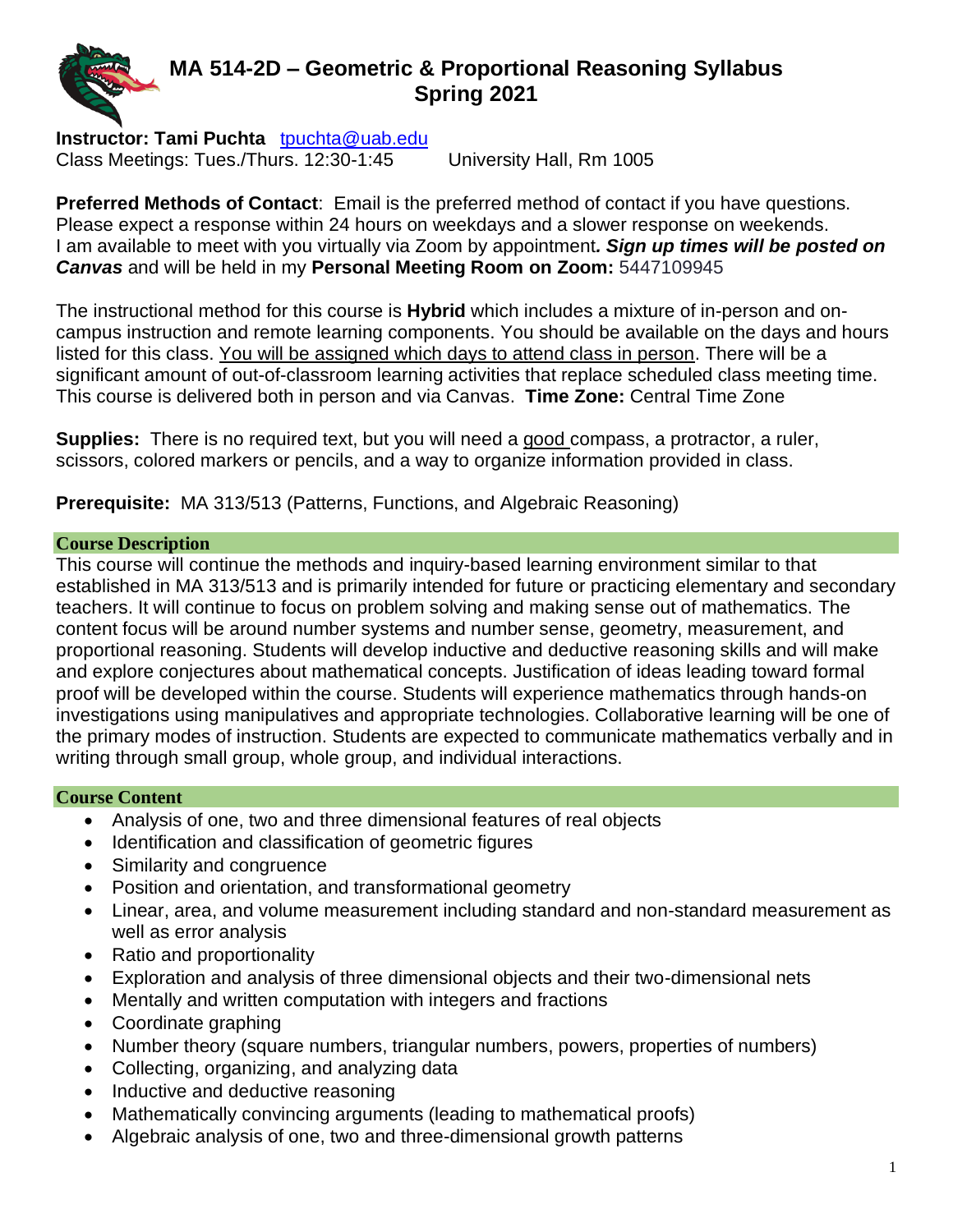# **Learning Outcomes**

- 1. Apply inductive and deductive reasoning to problems.
- 2. Identify properties of geometric figures and apply these in classification schemes and problems.
- 3. Apply knowledge of properties of a given category of shapes to identify unique figures in a set of shapes.
- 4. Apply problem-solving strategies to a variety of problems.
- 5. Find the perimeter, area, and volume of standard (polygonal) and non-standard regions/objects.
- 6. Apply measurement skills using non-standard measures as well as the metric and English measurement systems.
- 7. Demonstrate knowledge of concepts of number and number relationships, number systems, number theory, estimation, and computation in the context of problem solving.
- 8. Apply knowledge of ratio, proportions, similarity, and congruence in solving problems.
- 9. Apply transformations and the use of symmetry in solving problems.
- 10.Communicate mathematical ideas orally and in writing including making conjectures and expressing mathematically convincing arguments to justify claims.
- 11.Demonstrate the ability to interact within groups, and with the class as a whole, while demonstrating cognizance of working with students at different levels
- 12.Demonstrate a positive disposition toward persistence and reflection in doing mathematics.

One goal of this course is that you become mathematically powerful students and that you become *competent* and *confident* problem solvers. The content and experiences in this course will lead you toward this goal. My role as the instructor will be to guide and support you as *you* make sense of mathematics. True understanding will come when *you* make sense of a situation. My role is not to tell you everything about the subject, nor is it to answer all of the questions that will arise as you engage in problem solving. You will at times experience confusion and perhaps frustration which is a natural part of the learning process. I will try to help *you* reflect and work your way out of confusion before your frustration becomes debilitating to your learning. Don't be afraid of wrong answers. Sometimes learning occurs by multiple attempts down wrong paths until you find a correct path.

# **Course requirements**

- **1. Attendance and active participation in all sessions. Two or more unexcused absences will lower your final grade. Because active group participation is an essential component of this course**, **missing 25% of classes or more with unexcused absences will result in a grade of F for this course.**
- 2. Complete individual menus of problems, group tasks, and homework problems. If you must miss class, you are expected to complete any missed group work or tasks from the missed class. You may collaborate on solving the menu tasks. However, it is imperative that you are able to solve problems independently on the exam.
- 3. Complete article reviews and other readings. Full directions and expectations for these assignments will be on Canvas.
- 4. Complete an in-class Midterm Performance Assessment and a Final Performance Assessment
- 5. Develop a Mathematics Portfolio. Directions will be provided on Canvas.
- 6. Complete a long-term task that will be assigned at the beginning of the semester. A portion of this work will be submitted with Menu 2 and the remaining piece will be submitted with your Mathematics Portfolio near the end of the semester.
- 7. Have a positive and productive disposition toward yourself, your classmates, and mathematics. Be respectful of fellow classmates and the instructor as you share ideas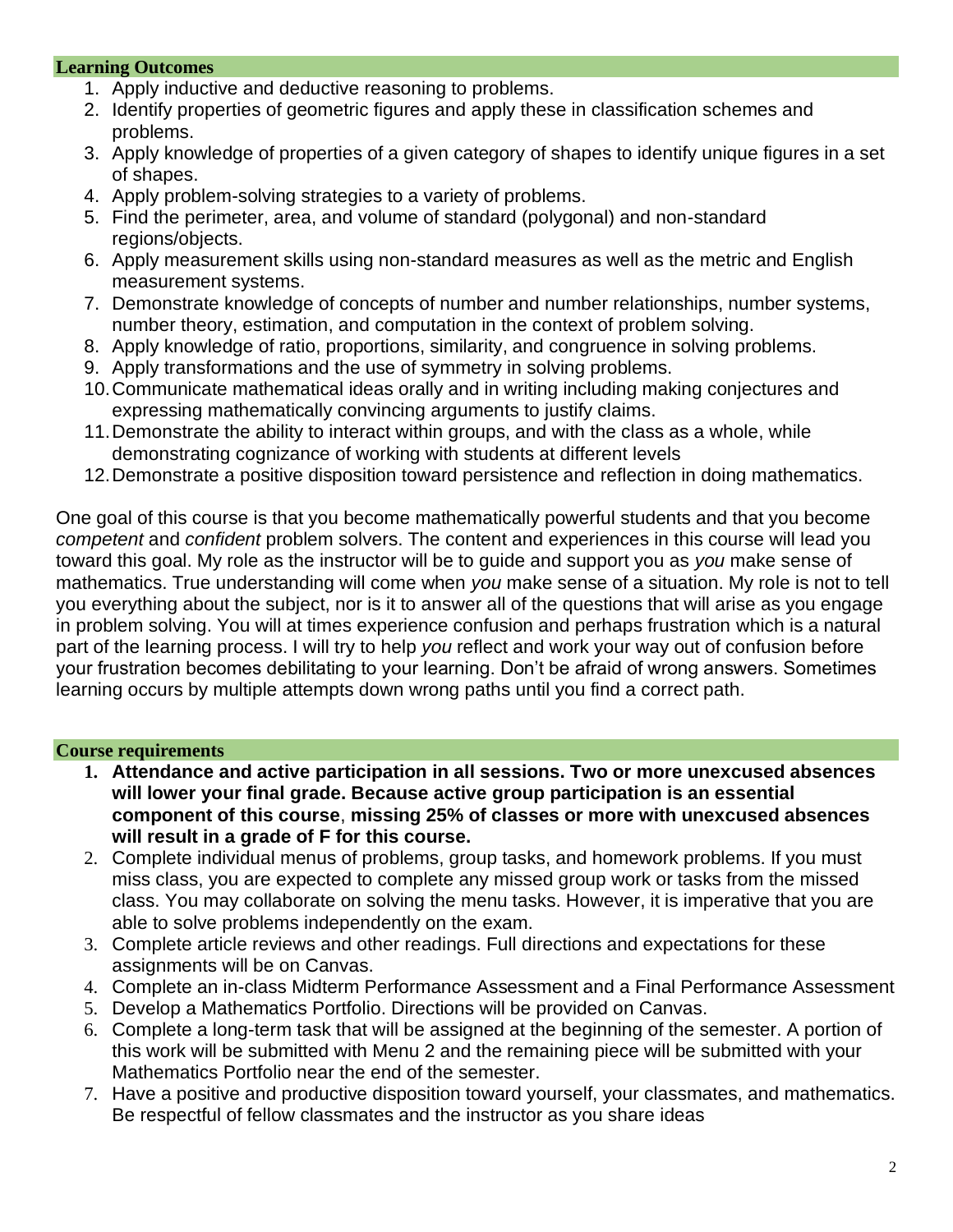#### **Evaluation**

Students earn their grade in the course as determined in the table below. Points accumulated will be recorded in CANVAS. Important due dates will be listed in CANVAS calendar.

| <b>Assignments</b>           | <b>Percent of</b><br><b>Final</b> | <b>Points</b> | <b>Percent</b><br><b>Earned</b> | Gra           |
|------------------------------|-----------------------------------|---------------|---------------------------------|---------------|
|                              | Grade                             |               |                                 |               |
| Math Menus (2)               | 20                                | 96            | 90-100                          | A             |
| Participation/Attendance*    | 10                                | 48            | 80-89                           | B             |
| Article Reviews/             | 10                                | 48            | 70-79                           | $\mathcal{C}$ |
| Discussion                   |                                   |               |                                 |               |
| Midterm                      | 20                                | 96            |                                 |               |
| <b>Mathematics Portfolio</b> | 7.5                               | 36            | 64 and                          | $\mathbf{F}$  |
|                              |                                   |               | below                           |               |
| <b>Group Discussions</b>     | 10                                | 48            |                                 |               |
| Final                        | 22.5                              | 108           |                                 |               |

| Points | <b>Percent</b><br><b>Earned</b> | Grade        |
|--------|---------------------------------|--------------|
| 96     | 90-100                          | A            |
| 48     | 80-89                           | B            |
| 48     | 70-79                           | $\mathsf{C}$ |
| 96     |                                 |              |
| 36     | 64 and<br>below                 | $\mathbf{F}$ |
| 48     |                                 |              |
| 108    |                                 |              |

#### \***Since group participation is an essential component of this course, missing more than 25% of classes or Canvas discussions with unexcused absences will result in a grade of F for this course.**

\*Item 2 recognizes those who put forth a maximum effort and demonstrate persistence in problem solving. The instructor will use her best professional judgment in awarding the 5% for this item based on a student's full participation in class activities, attempts at completion of challenging tasks, and may be influenced by a student's attempts or non-attempts at dessert items from the menu problems. Five percent will be awarded to students who have one or fewer absences (and make up the work for any absences), actively participate in and complete all group and independent tasks, demonstrate persistence in pursuing challenging problems and tasks, show craftsmanship in solving problems and seek to extend their thinking on problems, show the ability to work independently on tasks, demonstrate the ability to work with others on tasks without providing too much assistance, complete all required tasks on the menus, and give good faith attempts on some of the desserts on the menus. If in the judgment of the instructor a student fails to meet all of the above, the instructor will assign a score between 0 and 5% with appropriate credit given for partial successes in meeting course goals. The instructor's decision here is based on her professional experience and is the final judgment on this item.

# **Pass/Fail Option – Although P/F is a grading option for this course, it is NOT recommended for those pursuing education degrees and/or teaching certification since a grade of P/F may not be acceptable to the outside organizations that are responsible for teaching certificates (e.g. AL State Department of Education).**

# **Exams**

An online midterm and a final are scheduled for this class. The midterm will occur during a regular class time and the final will take place during the scheduled final time for this section. See the [Final](https://www.uab.edu/students/academics/final-exams)  [Schedule](https://www.uab.edu/students/academics/final-exams) here. Make-up exams will be scheduled only when requested within the first week of the term for a valid and verifiable reason or in case of an extreme emergency.

# **Discussions:**

You will be assigned to a discussion group each week where you will discuss given tasks to discuss. There are two parts to the discussion – your initial post and your responses.

• Your initial post should show your current thinking about the assigned task. You may submit an incomplete solution, but do show what you have figured out so far.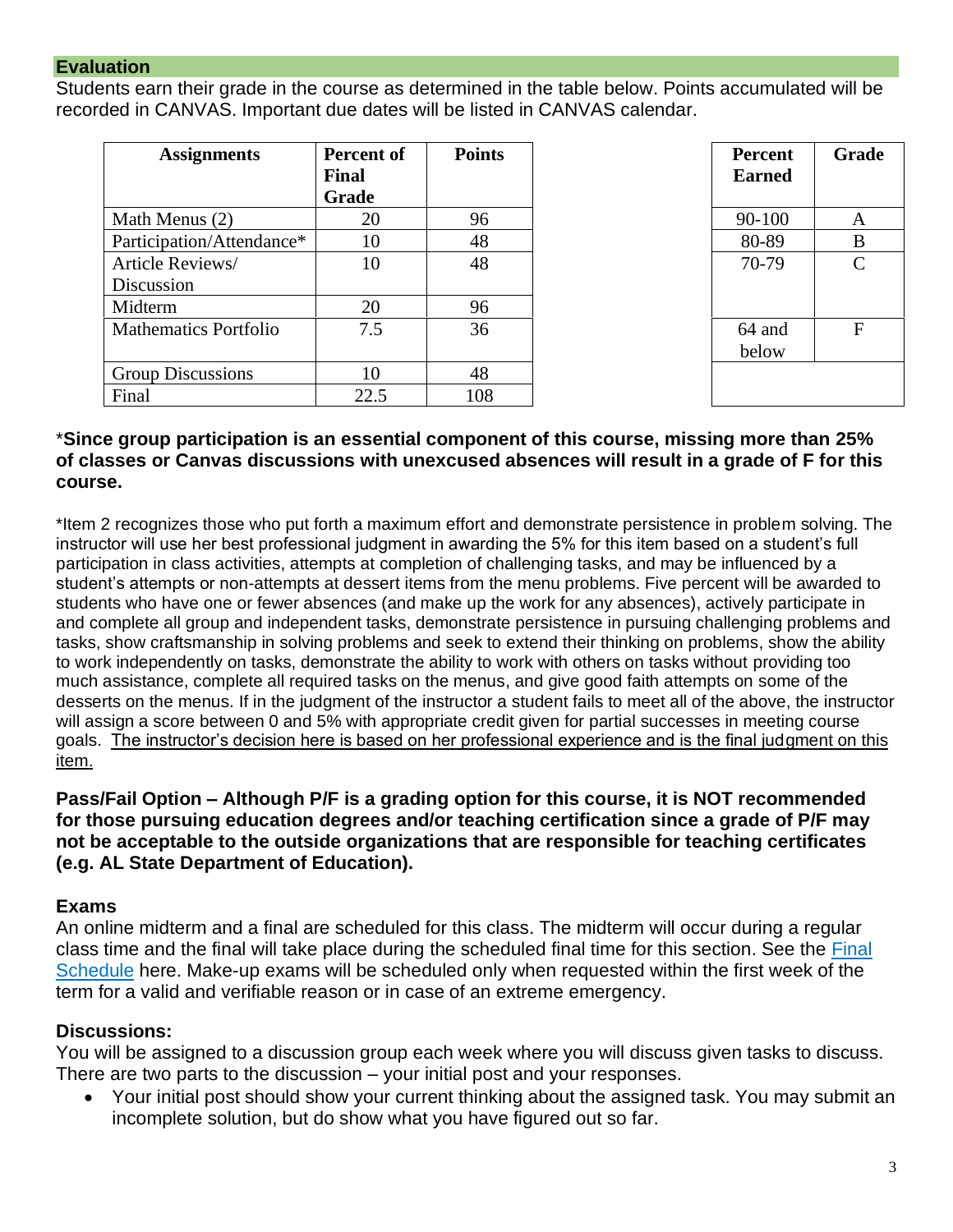- You are also expected to respond to at least two posts by other students. Your initial and response posts must be of substance. Posts *only* saying "I agree with your point" or "I did it the same way" are not substantive and will not be counted. Here are some tips on how you can make your post substantive:
	- o State how your solution is the same or different than others and how/why.
	- $\circ$  If you are truly stuck, be specific about what you do know (what the is problem asking, what do you know so far) and what kind of help you think you need. NOTE: Simply "getting an answer" that you do not understand will not help you very much in this class.
	- o Ask a specific question about someone's solution.
	- o Expand on at least one idea shared in the conversation.
	- o Connect your solution or someone else's to a previous pattern or task.
	- o Ask follow-up questions
	- o Answer questions that your peers or instructor ask about your post

#### **Time Commitment:**

This is an online course worth 3 credit hours. You should prepare to spend about 9 hours per week on course activities (reading the assigned chapters/articles, watching the videos, participating in the discussions, and completing the assessments). This class meets twice per week for 1.5 hours each. In addition to our virtual class time, you should spend about 6 hours per week preparing for class discussions, participating in group discussions, and completing assignments.

#### **Course Policies**

**Drop/Add**: Deadlines for adding, dropping, or withdrawing from a course and for paying tuition are published in the [Academic Calendar](https://www.uab.edu/students/academics/academic-calendar) available online. Review the [Institutional Refund Policy](https://www.uab.edu/students/one-stop/policies/institutional-refund-policy) for information on refunds for dropped courses.

**Withdrawal**: To avoid academic penalty, a student must withdraw from a course by the withdrawal deadline shown in the academic calendar and receive a grade of W (withdrawn). Failure to attend class does not constitute a formal drop or withdrawal.

#### **Cell Phones and Other Devices**

Let me know in advance if there is an important reason for you to be accessible by phone during class. Please silence your cell phone so you can be fully present to the members of our class and your small groups. Other devices are not permitted in class unless otherwise approved by the instructor.

#### **Attendance and Tardiness/Early Departure Policy**

Attendance every day is expected and essential to success. Please be on time to class and let me know as soon as possible if it is necessary to miss class. **Class roll will be taken** at the beginning of each class period and recorded. Always sign in as documentation of your attendance and punctuality. Tardiness to class and early departures are disrespectful to the instructor and your classmates. It is your responsibility to talk with your peers regarding what you missed, ask classmates to turn in your assignments, etc. You will be held responsible for content during your absence**.** 

#### **Late Assignments/Revisions**

All assignments are due at the indicated/assigned due date and time in Canvas unless otherwise instructed. In the event the instructor will accept a late assignment, ten percent of the assignment grade will be deducted per day late. No revisions will be possible unless requested by the instructor. If the instructor requests a revision of an assignment, the grade you receive will be an average of the first and second attempts.

**Early Alert System (EAS)** - The EAS is designed to help students be more successful academically at UAB. If you receive an e-mail with EAS in the title, please open it, read it, and take advantage of the support that UAB offers to all students. UAB is committed to ensuring that students receive academic support and that students are aware of the resources available that will assist them in successfully completing their degree program.

#### **Academic Misconduct**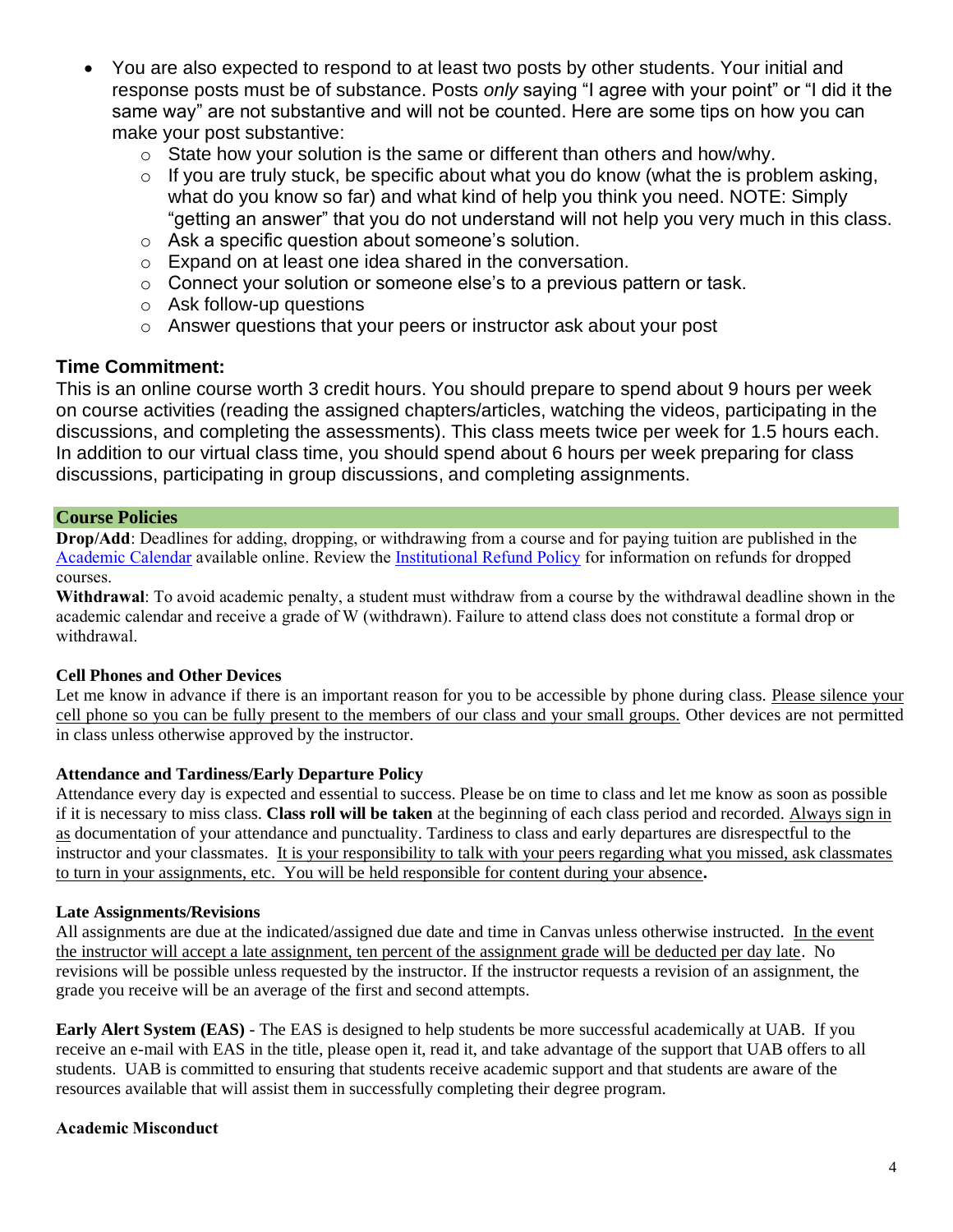The University of Alabama at Birmingham expects all members of its academic community to function according to the highest ethical and professional standards. Students, faculty, and the administration of the institution must be involved to ensure this quality of academic conduct. **Academic dishonesty and misconduct includes, but is not limited to, acts of abetting, cheating, plagiarism, copying homework, fabrication, and misrepresentation**. Review the Academic Honor Code and Non-Academic Student Code of Conduct linked below.

- o [Academic Honor Code](http://www.uab.edu/students/one-stop/policies/academic-honor-code)
- o [Non-Academic Student Code of Conduct](http://www.uab.edu/studentconduct)

**Accessible Learning:** UAB is committed to providing an accessible learning experience for all students. If you are a student with a disability that qualifies under Americans with Disabilities Act (ADA) and Section 504 of the Rehabilitation Act, and you require accommodations, please contact Disability Support Services for information on accommodations, registration and procedures. Requests for reasonable accommodations involve an interactive process and consist of a collaborative effort among the student, DSS, faculty and staff. If you are registered with Disability Support Services, please contact DSS to discuss accommodations that may be necessary in this course. If you have a disability but have not contacted Disability Support Services, please call (205) **934-4205**, visit [their website,](http://www.uab.edu/dss) or their office located in Hill Student Center Suite 409.

#### **Non-harassment, hostile work/class environment:**

The UAB College of Arts and Sciences expects students to treat fellow students, their Course Instructors, other UAB faculty, and staff as adults and with respect. No form of hostile environment or harassment will be tolerated by any student or employee.

#### **Title IX Statement:**

The University of Alabama at Birmingham is committed to providing an environment that is free from sexual misconduct, which includes gender-based assault, harassment, exploitation, dating and domestic violence, stalking, as well as discrimination based on sex, sexual orientation, gender identity, and gender expression. If you have experienced any of the aforementioned conduct we encourage you to report the incident. UAB provides several avenues for reporting. For more information about Title IX, policy, reporting, protections, resources and supports, please visi[t UAB Title IX](http://www.uab.edu/titleix)  [webpage](http://www.uab.edu/titleix) for UAB's Title IX, UAB's Equal Opportunity, Anti-Harassment, Duty to Report, and Non-Retaliation policies.

#### **UAB United: Safe Entry to Campus**

Please go to the [UAB United website](https://www.uab.edu/uabunited/students) for guidance and resources related to our safe entry to campus in Spring 2021, including information on:

- o [COVID Testing](https://www.uab.edu/uabunited/students/testing)
- o [Academic resources](https://www.uab.edu/uabunited/students/academics) and in-depth information
- o [Student Affairs resources](https://www.uab.edu/uabunited/students/student-affairs) to support all students (housing, dining, extracurricular activities, parking, etc.)
- o [Health and safety resources and recommendations](https://www.uab.edu/uabunited/students/health-safety) for on and off-campus
- o Information for [graduate students,](https://www.uab.edu/graduate/about/graduate-school-covid-19-updates) [School of Medicine students,](https://www.uab.edu/medicine/home/covid-19-updates) [Post-Docs](https://www.uab.edu/postdocs/covid-19) and [International Students](https://www.uab.edu/global/about/programs-services/isss/faqs-concerning-recent-sevp-guidance-and-covid-19-planning)

All students should use the [Student COVID-19 Entry Checklist](https://www.uab.edu/uabunited/entry-checklists#student-checklist) to see what they have to do in order to enter the campus safely. Non-compliance with the required items will result in students not being able to remain on campus or participate in any in-person classes, meetings, jobs, extracurricular activities, and events.

# **Mandatory Masks and Social Distancing Requirements:**

In accordance with CDC guidelines and for the health and wellbeing of all faculty, staff and students. Students, faculty and staff are required to wear cloth face coverings or face masks at all times and maintain social distancing (6 feet between individuals in traditional classrooms, or, in instructional laboratories and similar settings) while on the UAB campus. Instructors have the right to ask those who are not complying with these requirements to leave class in the interest of everyone's health and safety. In the event that a student refuses to comply with these requirements, the instructor has the right to cancel class.

Additionally, following other simple practices will promote good health in and out of the classroom, such as frequent and thorough hand washing, wiping down desks and seats with disinfectant wipes whenever possible, not sharing personal items such as pens and cell phones, and avoiding crowded areas and other enclosed spaces.

# **GuideSafe Event Passport Class Requirement**